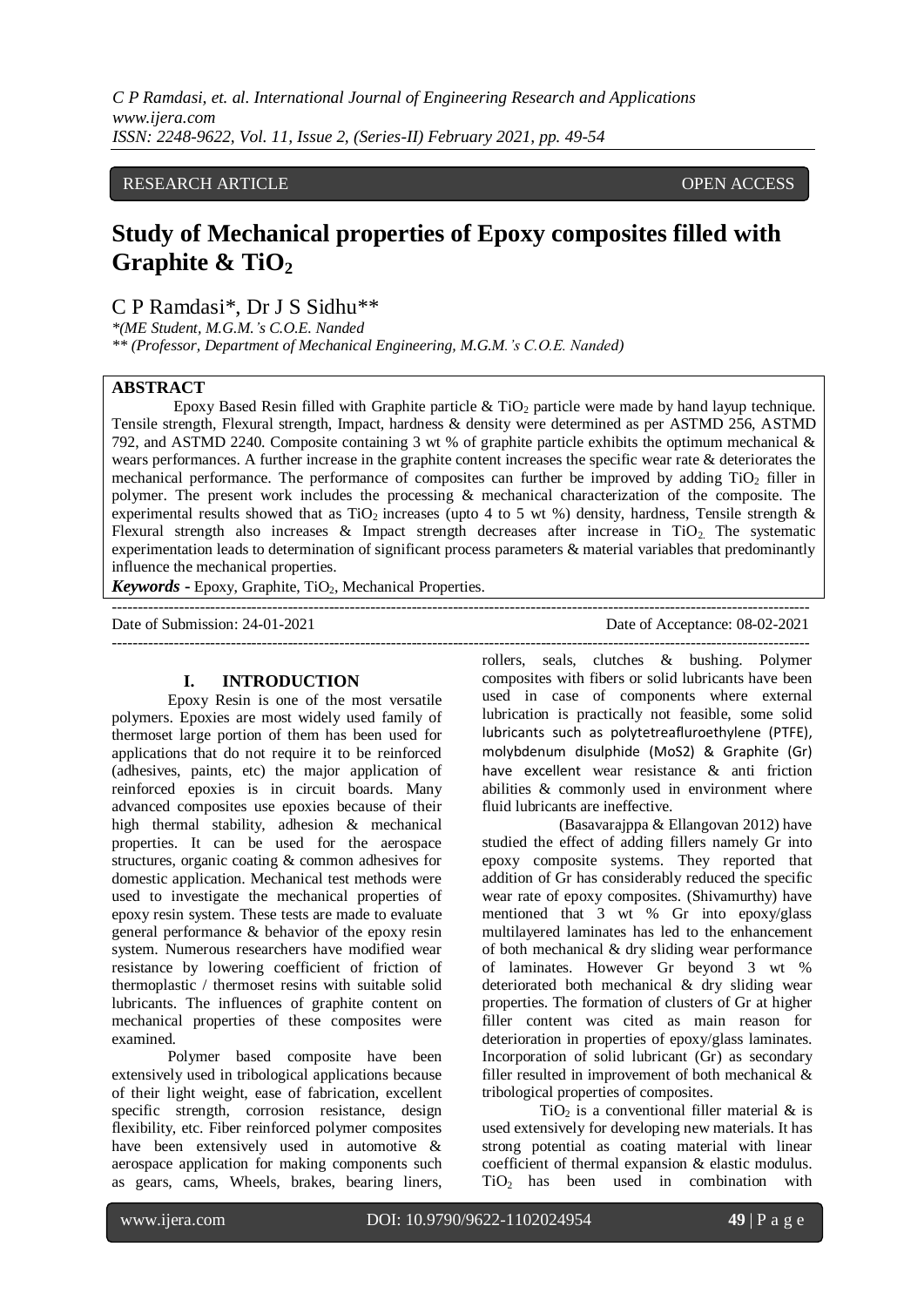*C P Ramdasi, et. al. International Journal of Engineering Research and Applications www.ijera.com ISSN: 2248-9622, Vol. 11, Issue 2, (Series-II) February 2021, pp. 49-54*

hydroxyapatite for developing biomaterial for implants because of its favorable biological effects & improved corrosion resistance. Mechanical properties of epoxy resin toughened with two different submicron particles of  $TiO<sub>2</sub>$  A small<br>amount of  $TiO<sub>2</sub>$  submicron particle improves  $TiO<sub>2</sub>$  submicron particle improves flexural, abrasion & pull of strength while amounts upto 5 wt % significantly enhance the Tensile properties.  $TiO<sub>2</sub>$  is used as white pigment due to its brightness.

# **II. MATERIALS & METHODS 2.1 Material**

The matrix material used was epoxy resin (AW-106) & room temp curing polymer hardener (HV-953 U). The reinforcement material employed was  $TiO<sub>2</sub>$  the solid lubricant that has been used is Graphite (Gr)

## **2.2 Method**

# **2.2.1 Composite Specimen Preparation**

Hand lay-up is the simplest & oldest open molding method of the composite fabrication process. It is a low volume, labor intensive method suited especially for large components. A hand layup technique was used to prepare the epoxy composites with  $TiO<sub>2</sub>$  & solid lubricant (Graphite) as filler material. The specimen prepared has a size 200 mm in length, 25 mm in width & 8 mm in thickness as shown in fig. To prepare specimen epoxy resin (AW-106) & hardener (HV-953U) are mixed in same ratio by volume. Then the solid lubricant (Graphite) as a filler material constant 3 wt % &  $TiO<sub>2</sub>$  different wt % is mixed in the epoxy resin. The mixed composite is stirred gently into the liquid resin & try to avoid the introduction of air bubbles & even dispersion of the filler. And ensure the homogenous mixing of epoxy composite. The mixture is then poured into a metallic mold cavity coated with silicon based release agent (Spray Mould supplied by Dipa Enterprises, Ahmednagar) so as to get specimen as shown in fig. The mould is placed in an electric oven & heated at constant temp of 100°C for 1 hr. In such a way several different composites are made such as bare, 1 wt %, 2 wt %, 3 wt %, etc



**Fig 2.1 Metallic Die Used for Specimen Preparation**



**Fig 2.2 Composite Specimen for Mechanical Testing filled with Graphite & TiO<sup>2</sup>**

# **III. EXPERIMENTATION**

**3.1 Experimental Procedure 3.1.1 Details of sample prepare**

| <b>Specim</b><br>en | <b>Epoxy</b><br>Matri<br>$\mathbf{X}(\% )$ | <b>Reinfo</b><br>rceme<br>nt $(\% )$ | Graphi<br>te $(\% )$ | TiO <sub>2</sub><br>$(\%)$ |
|---------------------|--------------------------------------------|--------------------------------------|----------------------|----------------------------|
| C <sub>1</sub>      | 50                                         | 50                                   | 3                    |                            |
| C <sub>2</sub>      | 49                                         | 50                                   | 3                    |                            |
| C <sub>4</sub>      | 47                                         | 50                                   | 3                    | 3                          |
| C <sub>5</sub>      | 46                                         | 50                                   | 3                    | 4                          |
| C <sub>6</sub>      | 45                                         | 50                                   | 3                    | 5                          |
| C7                  | 44                                         | 50                                   | 3                    | 6                          |
| C8                  | 43                                         | 50                                   | 3                    |                            |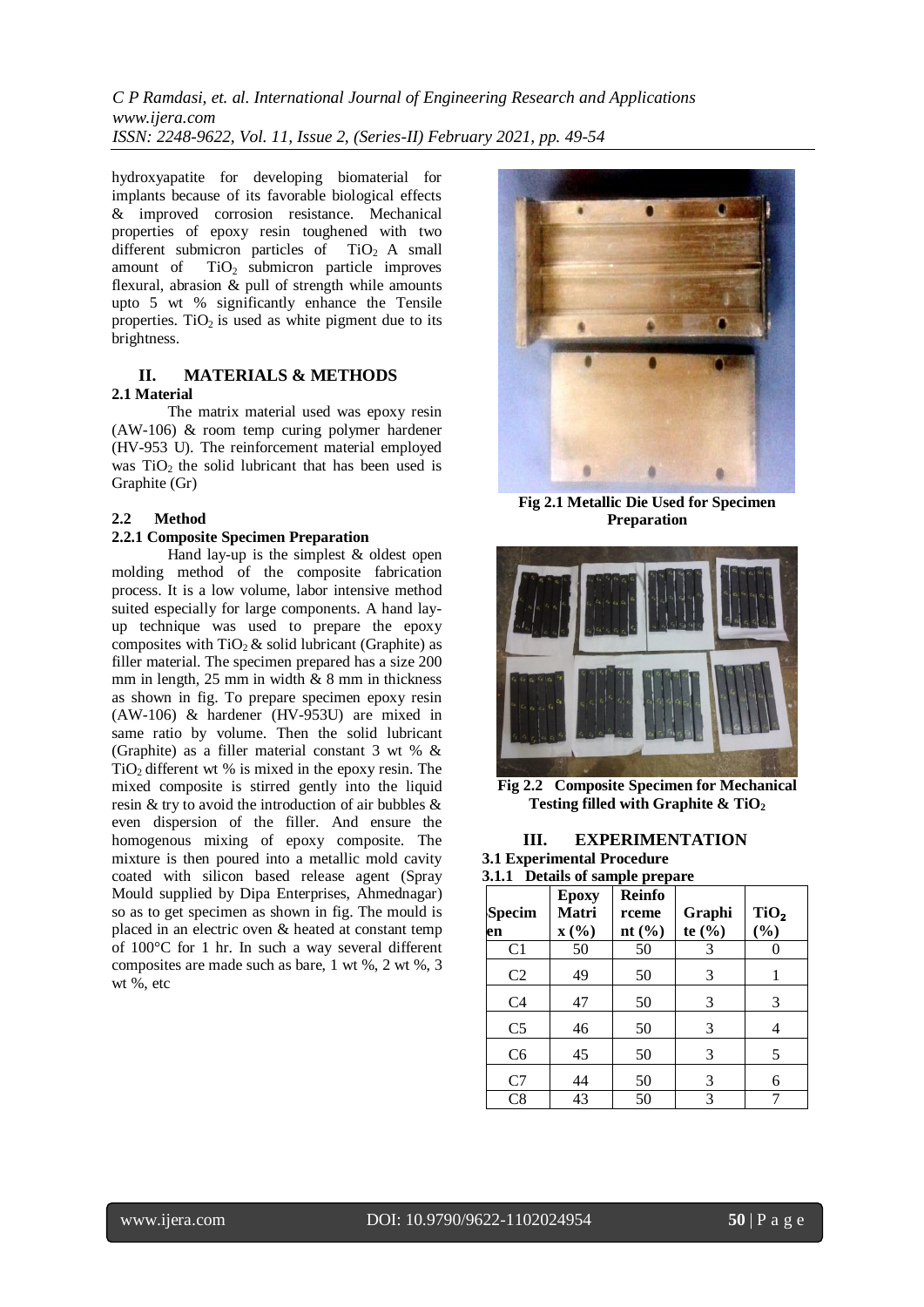#### **3.2 Experimental Results 3.2.1 Effect of filler loading on Density**

 The density of the specimen is taken randomly through the length of the specimen. It is evident from Table 3.1 that density of the composite increases as the wt % of filler goes on increasing. The density of the bare polymer is 1.068 g/cc. The density of the composite increased upto 1.083 g/cc. But beyond 4 wt % filler specimen density goes on decreasing due to the void formation.



 **Table 3.1 Density vs Composite specimen filler content in wt %**

#### **3.2.2 Effect of filler loading on Hardness**

Shore D Hardness test is used to measure hardness. Values are recorded as shown in graph. It can be seen that in all test specimen wt % of the Graphite is kept constant i.e 3 wt % of the Graphite only wt % of  $TiO<sub>2</sub>$  is changed. As the wt % of the  $TiO<sub>2</sub>$  is increased, hardness is increased upto 5 wt %. But after that as the wt % of the  $TiO<sub>2</sub>$  increased hardness reduced.



**Table 3.2 Hardness vs Composite specimen filler content in wt %**

#### **3.2.3 Effect of filler loading on Tensile Strength**

Tensile strength of the composite specimen was evaluated & test results for the epoxy composites filled with Graphite  $\&$  TiO<sub>2</sub> are presented on Table 4.3. The standard specimen size as per ASTM D  $638$  is  $165$ mm  $\times$  12.7mm ×7.5mm±.5mm. Tensile strength of the bare polymer is 15.3957 MPa. Polymer having the higher tensile strength is  $24.3151$  MPa. As the filler TiO<sub>2</sub> wt % increased, tensile strength also increased. While we consider other properties, C6 specimen gives optimum tensile strength.



**Table 3.3 Tensile strength vs Composite specimen filler content in wt %**

#### **3.2.4 Effect of filler loading on Flexural Strength**

In this study flexural strength of the Graphite  $\&$  TiO<sub>2</sub> filled epoxy composite was measured with respect to filler content. The standard specimen size as per ASTM D is  $200 \text{mm} \times 25 \text{mm}$  $\times$ 7.5mm $\pm$ .5mm. The study reveals that flexural strength increases from C1 to C5 as shown in Table 3.4 Specimen C5 gives maximum & optimum value of flexural strength 21.93MPa. When wt % of the  $TiO<sub>2</sub>$  increased, flexural strength of the specimen reduced due to the weak van der Waal bonds.



**specimen filler content in wt %**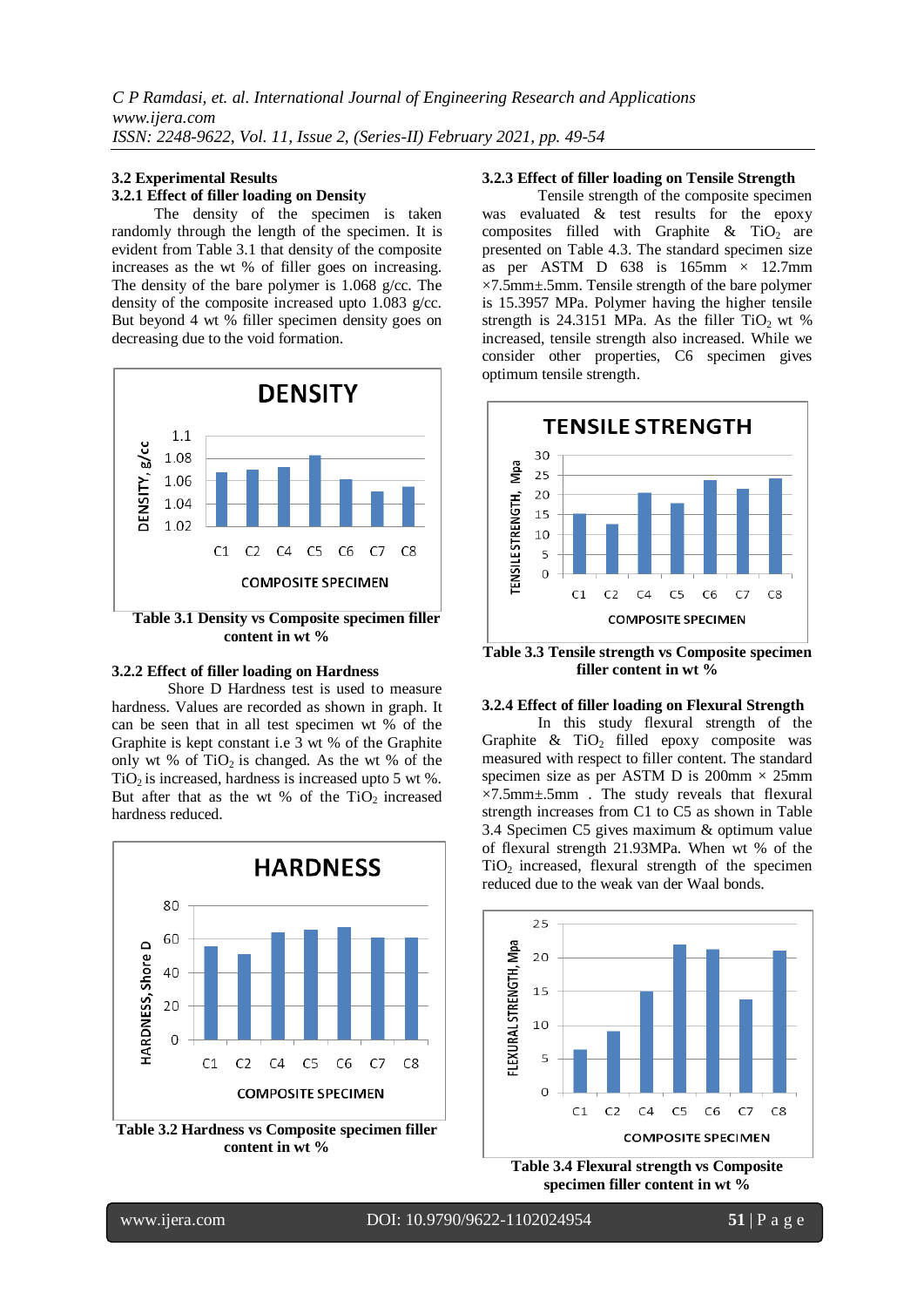#### **3.2.5 Effect of filler loading on Impact Strength**

It was evident from the Table 3.5 that Impact strength of the bare polymer is 214.7 MPa. Impact strength of the bare polymer is higher compare to the other specimen. As wt % of the  $TiO<sub>2</sub>$ increases impact strength of the specimen decreases. It is due to the aggregation effect of matrix.



**Table 3.5 Impact strength vs Composite specimen filler content in wt %**

| Sr<br>No.                                    | Comp<br>osite<br><b>Speci</b><br>men<br>$(wt\%$<br>$\mathcal{E}$ | <b>Tensile</b><br><b>Strengt</b><br>h<br>(MPa) | <b>Impac</b><br>$\ddagger$<br><b>Streng</b><br>th<br>J/M | <b>Flex</b><br>ural<br><b>Stre</b><br>ngth<br>(MP)<br>a) | Densi<br>ty<br>(g/cc) | Har<br>dnes<br>S<br>Sho<br>re D |  |  |
|----------------------------------------------|------------------------------------------------------------------|------------------------------------------------|----------------------------------------------------------|----------------------------------------------------------|-----------------------|---------------------------------|--|--|
| $\mathbf{1}$                                 | $\overline{C1}$                                                  | 15.3957                                        | 214.7                                                    | 6.37<br>134                                              | 1.068                 | 56.1                            |  |  |
| $\overline{2}$                               | $\overline{C2}$                                                  | 12.7227                                        | 186.6                                                    | 9.06<br>103                                              | 1.070                 | 51.5                            |  |  |
| $\overline{4}$                               | C <sub>4</sub>                                                   | 20.6217                                        | 178.2                                                    | 15.0<br>741                                              | 1.073                 | 64.3                            |  |  |
| 5                                            | C <sub>5</sub>                                                   | 18.0895                                        | 163.9                                                    | 21.9<br>257                                              | 1.083                 | 65.7                            |  |  |
| 6                                            | $\overline{\text{C6}}$                                           | 24.0037                                        | 178.0                                                    | 21.2<br>659                                              | 1.062                 | 67.5                            |  |  |
| 7                                            | C7                                                               | 21.5429                                        | 114.3                                                    | 13.8<br>316                                              | 1.051                 | 61.3                            |  |  |
| 8                                            | $\overline{C8}$                                                  | 24.3151                                        | 150.9                                                    | 21.0<br>953                                              | 1.055                 | 61.5                            |  |  |
| Table 4.1 Mechanical Properties vs Composite |                                                                  |                                                |                                                          |                                                          |                       |                                 |  |  |

**IV. RESULT & DISCUSSION**

**Table 4.1 Mechanical Properties vs Composite specimen** 

The modification of the mechanical properties of polymer by combined action of  $TiO<sub>2</sub>$  & Graphite as solid lubricant has shown promising results & has been subject of considerable interests. Addition of graphite has significant effect on the alteration of mechanical properties. Polymer composites play an important role due to its property light in weight, low cost, ease in manufacturing. Graphite can be used as solid lubricant where external lubrication is practically not feasible.

 With the addition of constant 3.0 wt % of Graphite filler has significant effect on mechanical behavior of composite. Graphite effectively reinforce epoxy matrix & modify its property from brittle to tough. Toughening effect also causes an improvement in the modulus of the matrix. This same effect contributed in the improvement in the energy absorption characteristics of the epoxy. Interfacial adhesion between filler & matrix is strong which leads to an effective load transfer between matrixes to the reinforcement. Strong interaction is responsible for improvement in the tensile & flexural strength. Matrix filler interaction depends on effective load transfer& distribution of filler particle in the matrix. It can be concluded that toughening of the matrix, effective filler matrix interaction effective load transfer play vital role to enhancing mechanical properties.

 If there is further addition of Graphite i.e 6 wt % or 9 wt %, it deteriorates the mechanical property. Uneven dispersion & distribution of graphite particle create stress concentration & voids. This cause delamination of matrix from fiber at higher load. Due to uneven dispersion where pressure applied on the surface early release of the agglomerated zones from the composite surface. There is greater extent of the wear loss & early damage to fiber take place.

 $TiO<sub>2</sub>$  is conventional filler material & is used extensively for developing new material. It has strong potential & used in combination with Graphite. In this study reinforcement of  $TiO<sub>2</sub>$ particulate in epoxy resin has shown encouraging result in terms of the mechanical properties.

 The table 4.1 indicates the mechanical properties of the developed composite. It can be observed that density of the composite specimen increased marginally upto specimen C5 i.e. 4 wt % of the  $TiO<sub>2</sub>$ compared to the other specimen. Density of the composites depends on the relative properties of the matrix & reinforcing material & this is one of the important factors determining the properties of composite. The void content is the cause for difference between values of the density & theoretical calculated one Void significantly affect the some of the mechanical property even the performance of the composite in the places of use.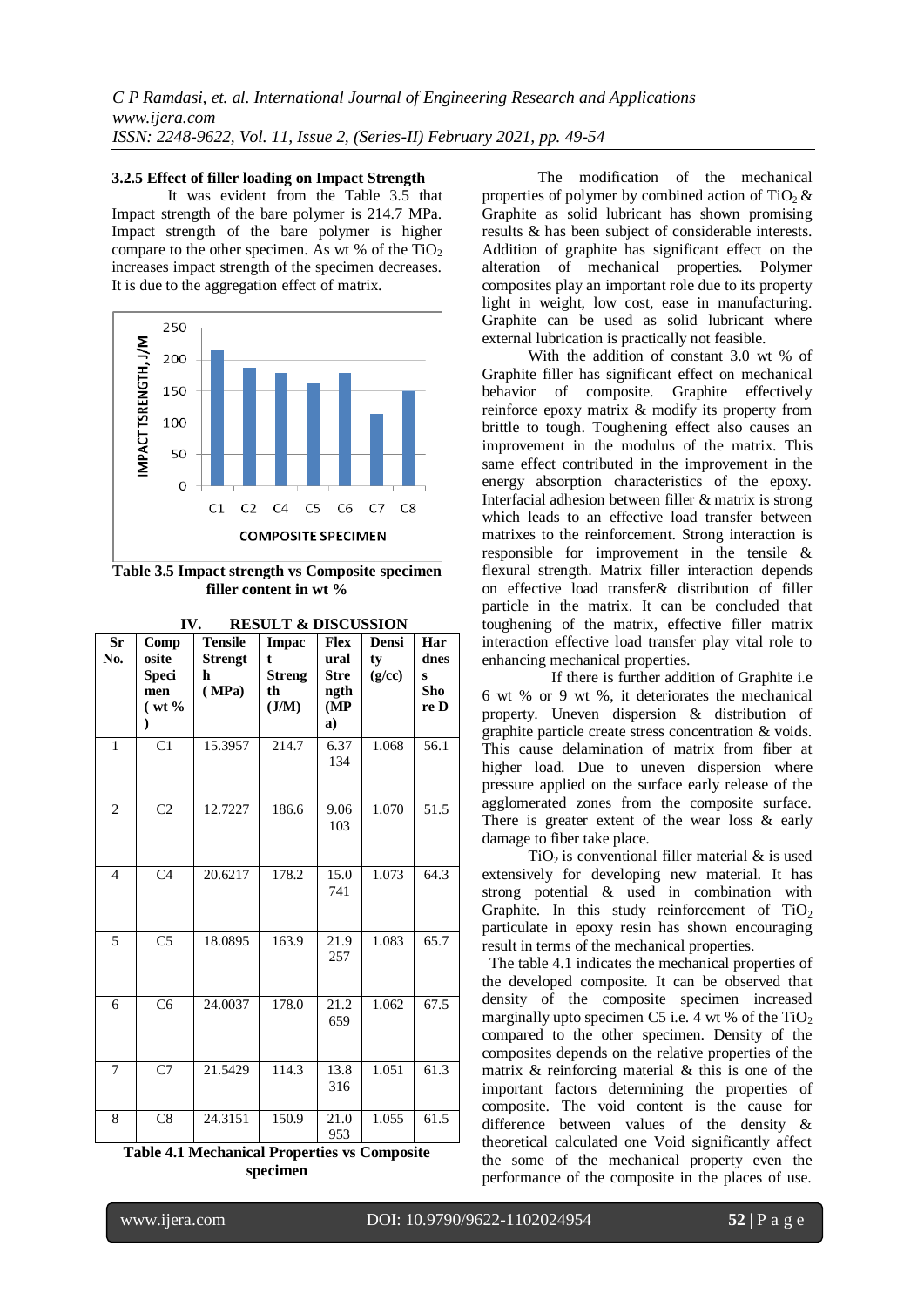The knowledge of the void content is desirable for estimation of quality of composite. It is understandable that good composites should have fewer voids. The composite under present investigation i.e upto 4 wt % of the  $TiO<sub>2</sub>$  posses very less voids & can thus be termed as good composite. After further addition of  $TiO<sub>2</sub>$  density of the composite decreased. From this it is clear that  $TiO<sub>2</sub>$ & Graphite have contributed to the density of the epoxy composite.

Addition of 5% of the  $TiO<sub>2</sub>$  has moderately improved the hardness of the composite specimen; at this stage it gives better result. At 6 wt %  $\&$  7 wt % of  $TiO<sub>2</sub>$  it gives lower hardness compare to the other specimen. To avoid the alteration of the mechanical properties of epoxy composite 3 wt % of graphite kept constant.

 The tensile strength properties in current study have shown different trend with addition of the fillers. As the wt % of the  $TiO<sub>2</sub>$  increased tensile strength of the specimen also increased. There may be possibility of two reasons one is that chemical reaction at the interface between the filler & matrix may be too strong to transfer the tensile stresses & another is that there is no any stress concentration in the epoxy matrix. At 7 wt % of the  $TiO<sub>2</sub>$  it gives better result so that there is constant improvement in tensile strength with the addition of  $TiO<sub>2</sub>$ .

 The table 4.1 indicates that impact strength of bare polymer is 214.7 J/M & further addition wt % of  $TiO<sub>2</sub>$  reduces the impact strength due to the aggregation effect of the particles into the matrix .At 6 wt % of  $TiO<sub>2</sub>$  gives lower impact strength i.e. 114.3 J/M .

 The flexural strength of the epoxy resin laminates increases on addition of 3 wt % of the graphite. A further increase in Graphite filler content reduces the inter laminar shear strength. Flexural strength of the bare polymer is 6.37 MPa but when the filler  $TiO<sub>2</sub>$  is mixed with the resin then the flexural strength goes on increasing upto 4 wt %. Beyond 5 wt % flexural strength decreases due to the van der Waals bond which is weak one.

## **V. CONCLUSIONS**

The mechanical properties of the epoxy composite filled with Graphite  $\&$  TiO<sub>2</sub> were studied & following conclusions were drawn

- Densities of the composites are improved upto addition 4 wt % of  $TiO<sub>2</sub>$ & at constant 3 wt % of Graphite. Highest density achieved at C5 specimen & further it reduces.
- Highest hardness is achieved at 5 wt % of  $TiO<sub>2</sub>$ & at constant 3 wt% of Graphite. Further addition of TiO<sub>2</sub> hardness of C7  $\&$  C8 reduces.
- As wt % of  $TiO<sub>2</sub>$  increases Tensile strength of the composite also increases.

 Impact strength of the bare polymer is 214 J/M which is maximum & further addition of wt % of TiO<sub>2</sub> it reduces.

Flexural strength of the composite is maximum at 4 wt % of  $TiO<sub>2</sub>$  & at constant 3 wt% of Graphite. Further addition wt % of  $TiO<sub>2</sub>$ , flexural strength gradually decreases.

From the above conclusion, it is observed that composite specimen C6 (Graphite 3 wt % &  $TiO<sub>2</sub>5$  wt %) shows better result.

# **REFERENCES**

- [1]. S. Basavarajappa, S. Ellangovan, K.V.Aruns "Studies on dry sliding wear behavior of Graphite filled glass-epoxy composites." *Journal on Materials & Design 30 (2009)* 2670-2675.
- [2]. B.Shivamurthy, K. Udaya, S. Anandhan "Mechanical & sliding wear properties of multi-layered laminates from glass fabric/graphite/epoxy composites." *Journal on Materials & Design 44 (2013)* 136-143.
- [3]. Siddhartha, Amar Patnaik, Amba D Bhatta "Mechanical & dry sliding wear characterization of epoxy-TiO2 particulate<br>filled functionally graded composites filled functionally graded composites materials using Taguchi design of experiment." *Journal on Materials & Design 32 (2011)* 615-627.
- [4]. M Sudheer, K Hemnath, K Raju, Thirumaleshwara Bhat "Enhanced Mechanical & Wear Performance of Epoxy/ glass composites with PTW / Graphite Hybrid Fillers." *3 rd International Conference on Materials Processing & Characterization (ICMPC 2014) Procedia Materials Science 6 (2014)* 975-987.
- [5]. Farah T Mohammed, Noori, Nadia Abbas Ali & Ekram A Al ajaj "Comparison study of wear & hardness of EP/nano & micro TiO2 composites." *International Journal of Application or Innovation in Engineering & Management (IJAIEM) Volume 2, Issue 3, March 2013 ISSN* 2319 – 4847
- [6]. Ikram A Al-Ajaj, Muhannad M Abd & Harith I Jaffer "Mechanical Properties of Micro & Nano TiO2/Epoxy Composites." *International Journal of Mining, Mechanical Engineering (IJMMME) Volume 1, Issue 2 (2013) ISSN* 2320-4060.
- [7]. Hamad A. Al –Turaif "Effect of TiO2 surface treatment on the mechanical properties of cured epoxy resin." *J. Coat Technol Res 8 (6)* 727-733, 2011.